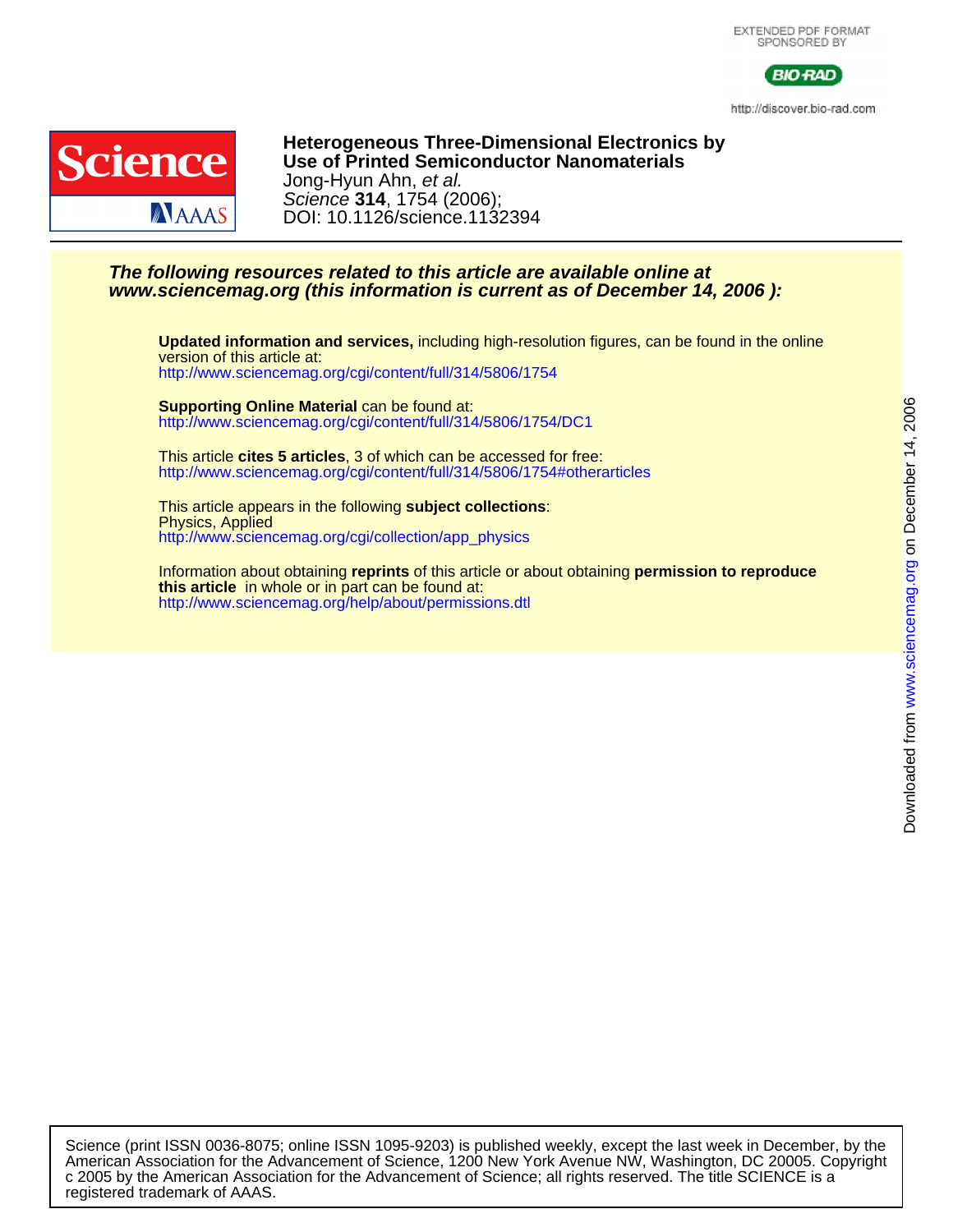## REPORTS

- 9. M. Schwarzschild, R. Härm, Astrophys. J. 150, 961 (1967).
- 10. R. H. Sanders, Astrophys. J. 150, 971 (1967).
- 11. M. Busso, R. Gallino, G. J. Wasserburg, Annu. Rev. Astron. Astrophys. 37, 239 (1999).
- 12. O. Straniero et al., Astrophys. J. 440, L85 (1995).
- 13. J. W. Truran, I. Iben Jr., Astrophys. J. 216, 797
- (1977).
- 14. H. Beer, R. L. Macklin, Astrophys. J. 339, 962 (1989).
- 15. C. Abia et al., Astrophys. J. 559, 1117 (2001).
- 16. D. L. Lambert et al., Astrophys. J. 450, 302 (1995).
- 17. J. Tomkin, D. L. Lambert, Astrophys. J. 523, 234 (1999).
- 18. A. Banerjee, D. Das, V. Natarajan, Europhys. Lett. 65, 172 (2004).
- 19. N. Grevesse, A. J. Sauval, Space Sci. Rev. 85, 161 (1998).
- 20. P. S. Chen, R. Szczerba, S. Kwok, K. Volk, Astron. Astrophys. 368, 1006 (2001).
- 21. F. M. Jiménez-Esteban, P. García-Lario, D. Engels, in Planetary Nebulae as Astronomical Tools, R. Szczerba, G. Stasinska, S. K. Gorny, Eds. (AIP Conference Proceedings, vol. 804, American Institute of Physics, Melville, NY, 2005), pp. 141–144.
- 22. P. Ventura et al., Astrophys. J. 550, L65 (2001).
- 23. C. M. O'D. Alexander, Philos. Trans. R. Soc. London Ser. A 359, 1973 (2001).
- 24. E. Zinner et al., Geochim. Cosmochim. Acta 69, 4149 (2005).
- 25. K. D. McKeegan, A. M. Davis, in Meteorites, Planets, and Comets, A. Davis, Ed., vol. 1 of Treatise on Geochemistry (Elsevier-Pergamon, Oxford, 2003), pp. 431–460.
- 26. F. A. Podosek et al., Geochim. Cosmochim. Acta 55, 1083 (1991).
- 27. Supported by the Spanish Ministerio de Educación y Ciencia (MEC) grants AYA 2004-3136 and AYA 2003-

9499 (A.M. and P.G.L.) and a MEC JdC grant (J.M.T.R.). This work is based on observations obtained at the 4.2-m William Herschel Telescope, operated on the island of La Palma by the Isaac Newton Group in the Observatorio del Roque de Los Muchachos of the Instituto de Astrofisica de Canarias, and on observations obtained with the 3.6-m telescope at ESO–La Silla Observatory (Chile).

#### Supporting Online Material

www.sciencemag.org/cgi/content/full/1133706/DC1 Fig. S1

10 August 2006; accepted 19 October 2006 Published online 9 November 2006; 10.1126/science.1133706 Include this information when citing this paper.

# Heterogeneous Three-Dimensional Electronics by Use of Printed Semiconductor Nanomaterials

Jong-Hyun Ahn, $^{1,2,3}$  Hoon-Sik Kim, $^5$  Keon Jae Lee, $^{1,3}$  Seokwoo Jeon, $^{1,2,3}$  Seong Jun Kang, $^{1,2,3}$ Yugang Sun,<sup>1,2,3</sup> Ralph G. Nuzzo,<sup>1,2,3,4</sup> John A. Rogers<sup>1,2,3,4,5</sup>\*

We developed a simple approach to combine broad classes of dissimilar materials into heterogeneously integrated electronic systems with two- or three-dimensional layouts. The process begins with the synthesis of different semiconductor nanomaterials, such as single-walled carbon nanotubes and single-crystal micro- and nanoscale wires and ribbons of gallium nitride, silicon, and gallium arsenide on separate substrates. Repeated application of an additive, transfer printing process that uses soft stamps with these substrates as donors, followed by device and interconnect formation, yields high-performance heterogeneously integrated electronics that incorporate any combination of semiconductor nanomaterials on rigid or flexible device substrates. This versatile methodology can produce a wide range of unusual electronic systems that would be impossible to achieve with other techniques.

**Many existing and emerging electronic**<br>devices benefit from the heteroge-<br>neous integration of dissimilar classes<br>of semiconductors into single systems in either devices benefit from the heterogeof semiconductors into single systems, in either two-dimensional (2D) or 3D layouts  $(1, 2)$ . Examples include multifunctional radio-frequency communication devices, infrared imaging cameras, addressable sensor arrays, and hybrid silicon complementary metal oxide semiconductor (CMOS) circuits and nanowire devices (3–7). In some representative systems, compound semiconductors or other materials provide high-speed operation, efficient photodetection, or sensing capabilities; the silicon CMOS provides digital readout and signal processing in circuits that often involve stacked 3D configurations. Wafer- or

chip-scale bonding  $(1, 2, 6, 8-10)$  and epitaxial growth  $(3, 11, 12)$  represent the two most widely used methods for achieving these types of integrated systems.

The bonding processes use fusion processes  $(8, 9)$  or layers of adhesives  $(6, 10)$  to combine integrated circuits, photodiodes, or sensors formed separately on different semiconductor wafers. This approach works well in many cases, but it has important drawbacks  $(1, 9)$ , including (i) limited ability to scale to large areas (i.e., larger than the wafers) or to more than a few layers in the third (i.e., stacking) dimension; (ii) incompatibility with unusual materials (such as nanostructured materials) and/or low-temperature materials and substrates; (iii) challenging fabrication and alignment for the through-wafer electrical interconnects; (iv) demanding requirements for planar bonding surfaces; and (v) bowing and cracking that can occur from mechanical strains generated by differential thermal expansion and contraction of disparate materials. Epitaxial growth provides a different approach, which uses molecular beam epitaxy or other means to form thin layers of semiconductor materials directly on the surfaces of wafers of other materials. Although

this method avoids some of the aforementioned problems, the requirements for epitaxy place severe restrictions on the quality and type of materials that can be grown, even when buffer layers and other advanced techniques are used  $(1, 13)$ .

By contrast, nanoscale wires, ribbons, membranes, or particles of inorganic materials, or carbon-based systems such as single-walled carbon nanotubes (SWNTs) or graphene sheets  $(14-17)$ , can be grown and then suspended in solvents or transferred onto substrates in a manner that bypasses the need for epitaxial growth or wafer bonding. Recent work has shown the integration of isolated crossed nanowire diodes in 2D layouts formed by solution casting (18). Our results show how dissimilar single-crystal inorganic semiconductors (such as micro- and nanoscale wires and ribbons of GaN, Si, and GaAs) can be combined with one another and also with other classes of nanomaterials (such as SWNTs) with the use of a scalable and deterministic printing method to yield complex, heterogeneously integrated electronic systems in 2D or 3D layouts. The capabilities of this process are demonstrated by ultrathin multilayer stacks of high-performance metal oxide semiconductor field-effect transistors (MOSFETs), high electron mobility transistors (HEMTs), thin-film transistors (TFTs), photodiodes, and other components that are integrated into device arrays, logic gates, and actively addressable photodetectors on rigid inorganic and flexible plastic substrates.

Figure 1 illustrates representative steps for producing these types of systems. The process begins with the synthesis of the semiconductor nanomaterials, each on their own source substrate. The devices shown in Fig. 1 allow microand nanoscale wires and ribbons of singlecrystalline GaN, GaAs, and Si that were formed with the use of wafer-based source materials and lithographic etching procedures (19–23) to be integrated with each other or with networks of SWNTs that were grown by chemical vapor deposition (16, 23). Scanning electron micrographs at the top of Fig. 1 show these semiconductor nanomaterials after their removal from the source substrates. For circuit fabrica-

<sup>&</sup>lt;sup>1</sup>Department of Materials Science and Engineering, University of Illinois, Urbana-Champaign, IL 61801, USA. <sup>2</sup> Beckman Institute for Advanced Science and Technology, University of Illinois, Urbana-Champaign, IL 61801, USA. <sup>3</sup> Frederick Seitz Materials Research Laboratory, University of Illinois, Urbana-Champaign, IL 61801, USA. <sup>4</sup>Department of Chemistry, University of Illinois, Urbana-Champaign, IL 61801, USA. <sup>5</sup>Department of Electrical and Computer Engineering, University of Illinois, Urbana-Champaign, IL 61801, USA.

<sup>\*</sup>To whom correspondence should be addressed. E-mail: jrogers@uiuc.edu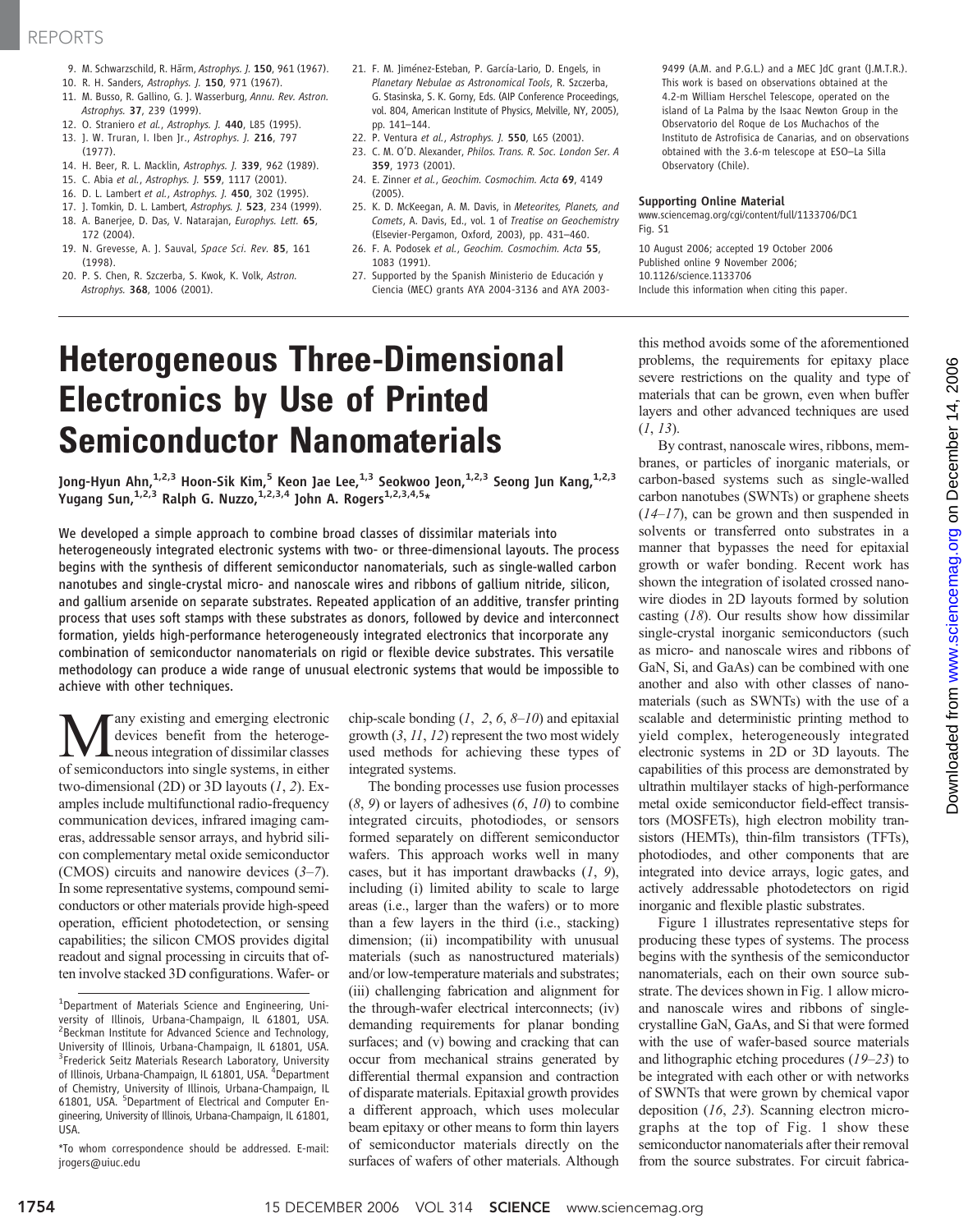tion, these elements remain in the configurations defined on the wafers during the fabrication or growth stage: aligned arrays in the case of the GaN, GaAs, and Si materials, and submonolayer random networks for the SWNTs. High-temperature doping and annealing procedures for ohmic contacts to the GaN, GaAs, and Si can be performed on the source substrates.

The next step involves transferring these processed elements, with the use of an elastomeric stamp–based printing technique (19), from the source substrates to a device substrate, such as a sheet of polyimide (PI) (Fig. 1). In particular, laminating a stamp of polydimethylsiloxane against the source substrate establishes soft, van der Waals adhesion contacts to the semiconductor nanomaterial elements. We contacted the "inked" stamp to a device substrate (such as a PI sheet) with a thin, spin-cast layer of a liquid prepolymer (such as polyamic acid) on its surface and then cured the polymer, which left these semiconductor materials embedded on and well adhered to this layer (19–22) when the stamp was removed. Similar procedures work well with a range of substrates (i.e., rigid or flexible and organic or inorganic) and semiconductor nanomaterials. We used a slightly modified version of this process for the SWNT devices (23). The thickness of the interlayer (PI in this case) can be as small as 500 nm and was typically 1 to  $1.5 \mu m$  for the systems we describe.

After some additional processing—including deposition and patterning of gate dielectrics, electrodes, and interconnects—the transfer printing and device fabrication steps can be repeated, beginning with spin-coating a new prepolymer interlayer on top of the previously completed circuit level. Automated stages specially designed for transfer printing or conventional mask aligners enable overlay registration accuracy of  $\sim$ 2 µm over several square centimeters (fig. S1). The spatial distortions associated with the printing had a mean value of  $\sim$ 0.5 µm (fig. S2). The yields for printing of Si, SWNT, GaAs, and GaN were >99%, >99%, >95%, and >85%, respectively. Defects in these last two cases were associated with fracture and impartial transfer for the relatively wide GaAs ribbons and relatively thick GaN bars, respectively (fig. S3). Layer-to-layer interconnects (24) were formed simply by evaporating metal lines over and into openings in the interlayers defined by photopatterning and/or dry etching.

This fabrication approach has several important features. First, all of the processing on the device substrate occurs at low temperatures, thereby avoiding differential thermal expansion and shrinkage effects that can result in unwanted deformations in multilayer stacked systems. This operation also enables the use of low-temperature plastic substrates and interlayer materials, and it helps to ensure that underlying circuit layers are not thermally degraded by the processing of overlying devices.

Second, the method is applicable to broad classes of semiconductor nanomaterials, including emerging materials such as SWNTs. Third, the soft stamps enable nondestructive contacts with underlying device layers; these stamps, together with the ultrathin semiconductor materials, can also tolerate surfaces that have some topography. Fourth, the ultrathin device geometries and interlayers allow easy formation of layer-to-layer electrical interconnects by direct metallization over the device structure. These features overcome many of the disadvantages of conventional approaches.

Figure 2 presents three-layer, 3D stacks of arrays of Si MOSFETs fabricated by the general process flow shown in Fig. 1. We used singlecrystalline silicon nanoribbons with doped contacts (formed on the source wafer),  $SiO<sub>2</sub>$ dielectrics formed by plasma-enhanced chemical vapor deposition, and Cr/Au metallization for the source, drain, and gate electrodes (25). Each device uses three aligned nanoribbons, each with length  $L = 250 \,\text{\mu m}$ , width  $W = 87 \,\text{\mu m}$ , and thickness = 290 nm. Figure 2A shows an





optical micrograph of an edge of the system; the layout of the system was designed to reveal separately the parts of the substrate that support one, two, and three layers of MOSFETs. A 90° rotation of the device geometry for the second layer, relative to the first and third, helps to clarify the layout of the system. Schematic cross-sectional and angled views of the stacked structure are shown in Fig. 2B. The sample can be viewed in 3D using confocal optical microscopy. Figure 2C shows top and angled views of such images. (The image quality degrades somewhat with depth because of scattering and absorption from the upper layers). Figure 2D presents electrical measurements of representative devices in each layer. Devices on



Fig. 2. (A) Optical micrograph view of the top of a 3D multilayer stack of arrays of single-crystal silicon MOSFETs that use printed silicon nanoribbons for the semiconductor. The bottom  $(1<sup>st</sup>)$ , middle  $(2^{nd})$ , and top  $(3^{rd})$  parts of this image correspond to regions with one, two, and three layers of devices, respectively. (B) Schematic crosssectional (top) and angled (bottom) views. S, D, and G refer to source, drain, and gate electrodes (all shown in gold), respectively. The light and dark blue regions correspond to doped and undoped regions of the silicon ribbons; the purple layer is the  $SiO<sub>2</sub>$  gate dielectric. (C) 3D images (left, top view; right, angled view) collected by confocal microscopy on a device substrate similar to that shown in (A) and (B). The layers are colorized (gold, top layer; red, middle layer; blue, bottom layer; silicon, gray) for ease of viewing. (D) Currentvoltage characteristics of Si MOSFETs in each of the layers, showing excellent performance (mobilities of 470  $\pm$  30 cm<sup>2</sup>/Vs) and good uniformity in the properties. The channel lengths and widths are 19 and 200  $\mu$ m, respectively. The overlap lengths, as defined by distance that the gate electrode extends over the doped source and drain regions, are 5.5  $\mu$ m.  $I_{DS}$ , drain current;  $V_{GS}$ , bias voltage;  $V_{DS}$ , drain voltage.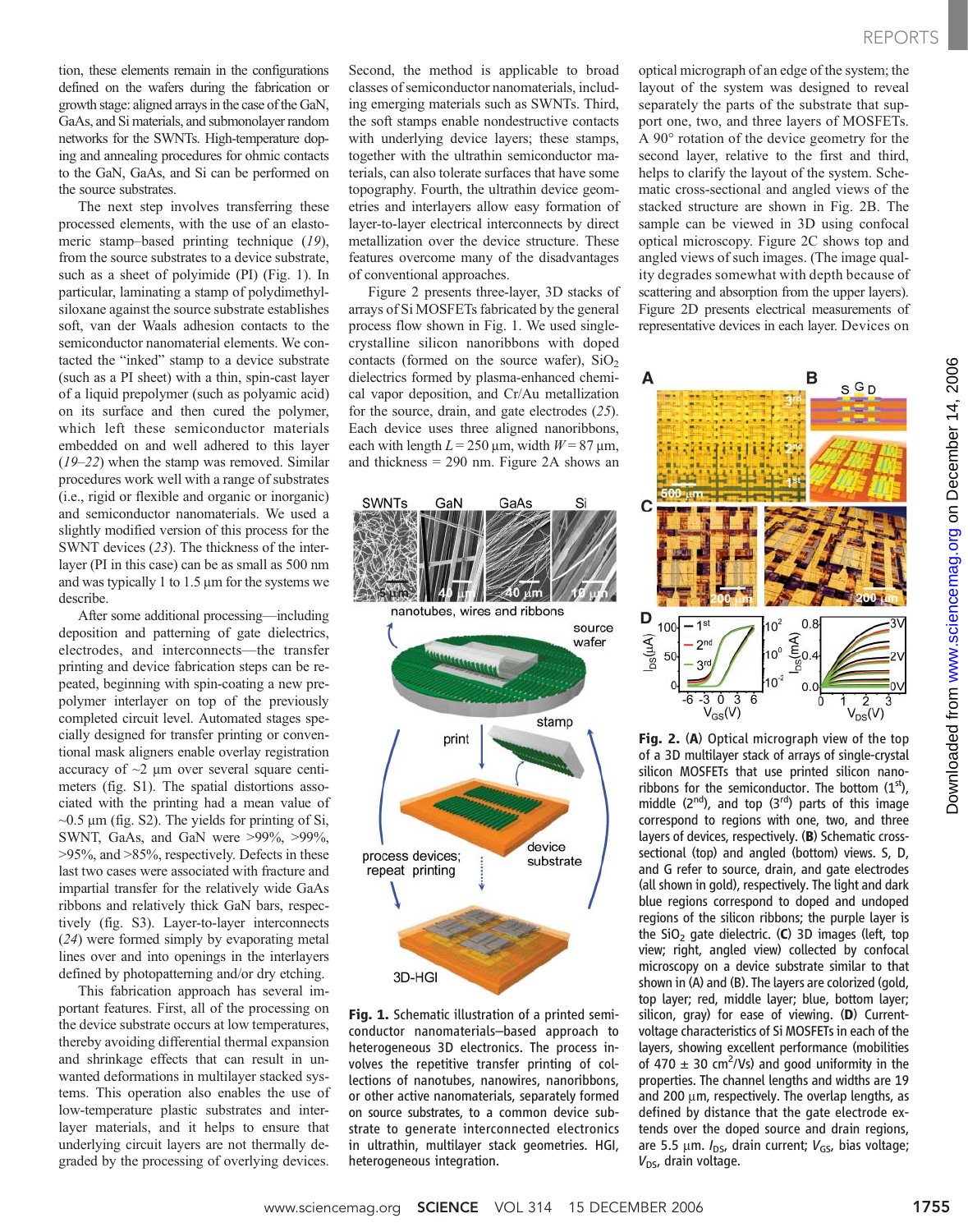### REPORTS

each of the three layers, which are formed on a PI substrate, show excellent properties with linear mobilities of  $470 \pm 30$  cm<sup>2</sup>/Vs (where the error is SD), on/off ratios greater than  $10^4$ , and threshold voltages of  $-0.1 \pm 0.2$  V; there are no systematic differences between devices in different layers. Additional layers can be added to this system by repeating the same procedures. To investigate issues related to mismatches in coefficients of thermal expansion in these systems, we evaluated the behavior of the devices under thermal cycling (60 times) between room temperature and 90°C. Small changes were observed for the first few cycles followed by stable behavior (fig. S9).

In addition to 3D circuits with a single semiconductor, Fig. 3 illustrates that the capability to combine various semiconductors can be used in multiple layers. We fabricated arrays of HEMTs, MOSFETs, and TFTs—with the use of GaN bars, Si nanoribbons, and SWNT films, respectively, on PI substrates. Figure 3, A and B, shows high-magnification optical and confocal images, respectively, of the resulting devices. The GaN HEMTs on the first layer use ohmic contacts (Ti/Al/Mo/Au, annealed on the source wafer) for the source and drain, and Schottky (Ni/Au) contacts for the gates. Each device uses GaN ribbons (composed of multilayer stacks of AlGaN/GaN/AlN) interconnected electrically by processing on the device substrate. The SWNT TFTs on the second layer use  $SiO<sub>2</sub>$  and epoxy for the gate dielectric and Cr/Au for the source, drain, and gate. The Si MOSFETs use the same design as those shown in Fig. 2. Various other devices can be constructed with different combinations of Si, SWNT, and GaN (figs. S4 and S5). Figure 3C presents the current-voltage characteristics of typical devices in the systems of Fig. 3, A and B. In all cases, the properties are similar to those fabricated on the source wafers: The GaN HEMTs have threshold voltages ( $V_{\text{th}}$ ) of -2.4  $\pm$ 0.2 V, on/off ratios greater than  $10^6$ , and transconductances of  $0.6 \pm 0.5$  mS; the SWNT TFTs have  $V_{\text{th}} = -5.3 \pm 1.5$  V, on/off ratios greater than  $10^5$ , and linear mobilities of  $5.9 \pm 2.0$  cm<sup>2</sup>/Vs; and the Si MOSFETs have  $V_{\text{th}} = 0.2 \pm 0.3$  V, on/off ratios greater than  $10^4$ , and linear mobilities of  $500 \pm 30$  cm<sup>2</sup>/Vs.

Another interesting aspect of these devices, which follows from the use of thin PI substrates (25  $\mu$ m), devices (<1.7  $\mu$ m), and PI interlayers  $(1.5 \mu m)$ , is their mechanical bendability. This characteristic is important for applications in flexible electronics, for which these systems might provide attractive alternatives because of their enhanced capabilities compared with those of conventional organic-based devices. We evaluated the effective transconductance  $(g<sub>eff</sub>)$  for the Si, SWNT, and GaN devices in the system of Fig. 3A as a function of bend radius. Figure 3D, which shows these data normalized to the transconductance in the unbent state  $(g<sub>0eff</sub>)$ , demonstrates the stable performance for

bend radii down to 3.7 mm. To explore the response of devices to operation under various conditions, such as repeated bending and electrical testing, we carried out two sets of experiments. Repeated bending (up to 2000 cycles) resulted in no substantial change in the properties of the devices (fig. S8). Repeated electrical testing showed stable responses (~10% changes in properties, or less) (fig. S11). Figures



Fig. 3. (A) Optical micrograph of 3D heterogeneously integrated electronic devices, including GaN nanoribbon HEMTs, Si nanoribbon MOSFETs, and SWNT network TFTs, in a three-layer stack. (B) 3D image collected by confocal microscopy. The layers are colorized (gold: top layer, Si MOSFETs; red: middle layer, SWNT TFTs; pink: bottom layer) for ease of viewing. (C) Electrical characteristics of GaN devices on the first layer (channel lengths, widths and gate widths of 20, 170, and 5  $\mu$ m, respectively, and ribbon thicknesses, widths, and lengths of 1.2, 10, and 150  $\mu$ m, respectively), SWNT devices on the second layer (channel lengths and widths of 50 and 200  $\mu$ m, respectively, and average tube diameters and lengths of  $~1.5$  nm and  $\sim$ 10  $\mu$ m, respectively), and Si devices on the third layer (channel lengths and widths of 19 and 200  $\mu$ m, respectively). (D) (Left) Normalized transconductances  $(g_m/g_{0m})$  of devices in each layer (black squares, Si MOSFETs; red circles, SWNT TFTs; green triangles, GaN HEMTs) as a function of bending radius of the plastic substrate. T, tension; C, compression. (Right) Image of the bent system and probing apparatus.

S12 to S15 present information on variation in device properties.

Electrical interconnections formed between different levels in these devices can create



Fig. 4. (A) Image of a printed array of 3D silicon n-channel metal oxide semiconductor inverters on a PI substrate. The inverters consist of MOSFETs (channel lengths of 4  $\mu$ m, load-to-driver width ratio of 6.7, and a driver width of 200  $\mu$ m) on two different levels, interconnected by electrical via structures. The image on the top right provides a magnified view of the region indicated by the red box in the left frame. The graph on the bottom right shows transfer characteristics of a typical inverter. (B) Transfer characteristics of a printed complementary inverter that uses a p-channel SWNT TFT (channel length and width of 30 and  $200 \mu$ m, respectively) and an n-channel Si MOSFET (channel length and width of  $75$  and  $50 \mu m$ , respectively). The insets provide an optical micrograph of an inverter (left) and a circuit schematic (right). (C) Current-voltage response of a GaAs MSM (channel length and width of 10 and 100  $\mu$ m, respectively) integrated with a Si MOSFET (channel length and width of 9 and 200  $\mu$ m, respectively) at different levels of illumination from dark to  $11 \mu W$ with an infrared light source at 850 nm. The insets show an optical image (left) and a circuit diagram (right). gnd, ground.